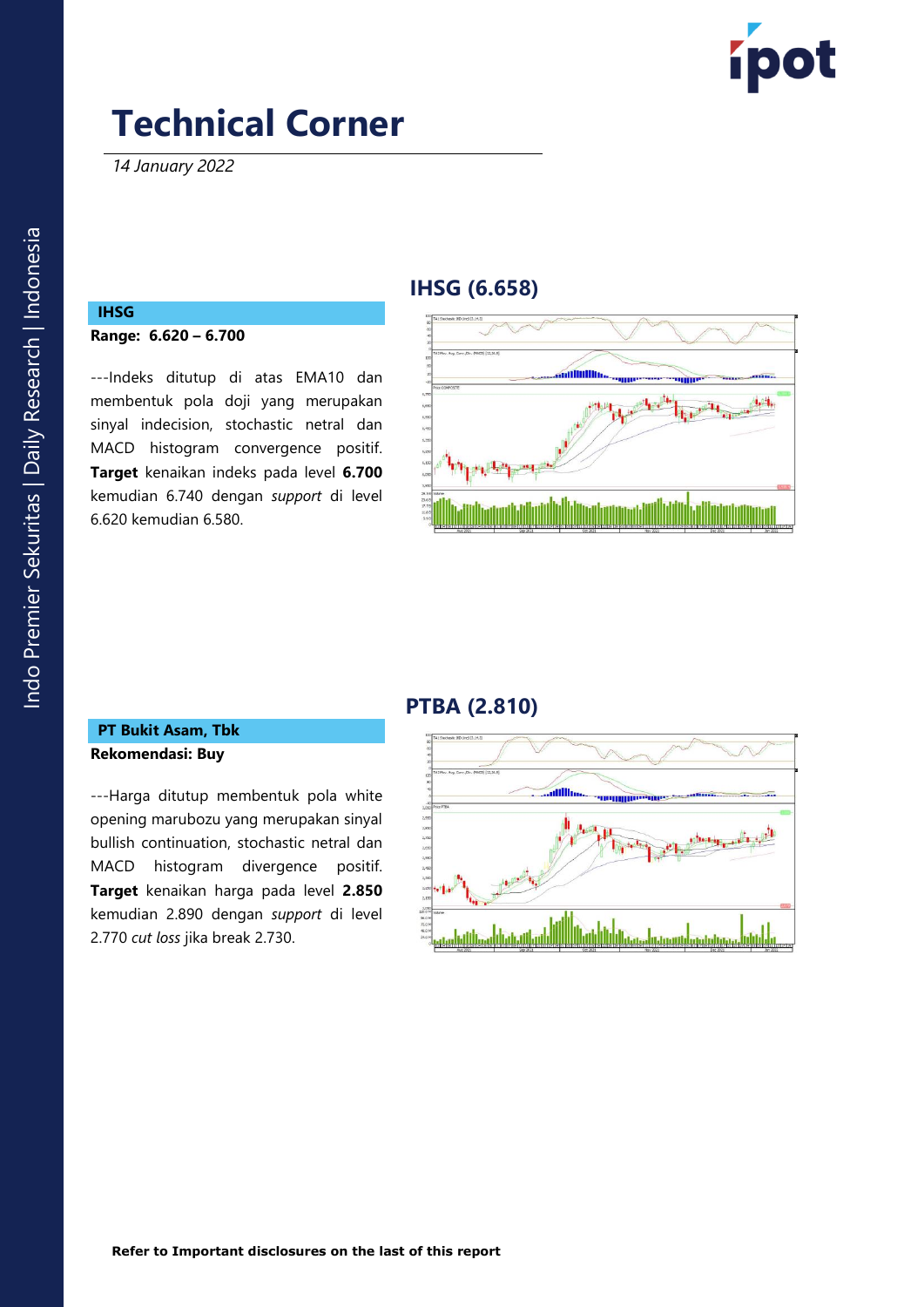

*14 January 2022*

### **PT Wijaya Karya, Tbk Rekomendasi: Buy**

---Harga ditutup di atas EMA5,10 dan membentuk pola long white marubozu yang merupakan sinyal bullish continuation, stochastic netral dan MACD histogram divergence positif. **Target**  kenaikan harga pada level **1.160** kemudian 1.175 dengan *support* di level 1.130 *cut loss* jika break 1.115 .

### **WIKA (1.145 )**



### **MAPI (745)**

#### **PT Mitra Adiperkasa , Tbk Rekomendasi: Buy on Weakness**

---Harga ditutup membentuk pola doji yang merupakan sinyal indecision, stochastic netral dan MACD histogram convergence positif. **Target** harga beli pada level **73 5** dengan *resist* di level 760 kemudian 775 .

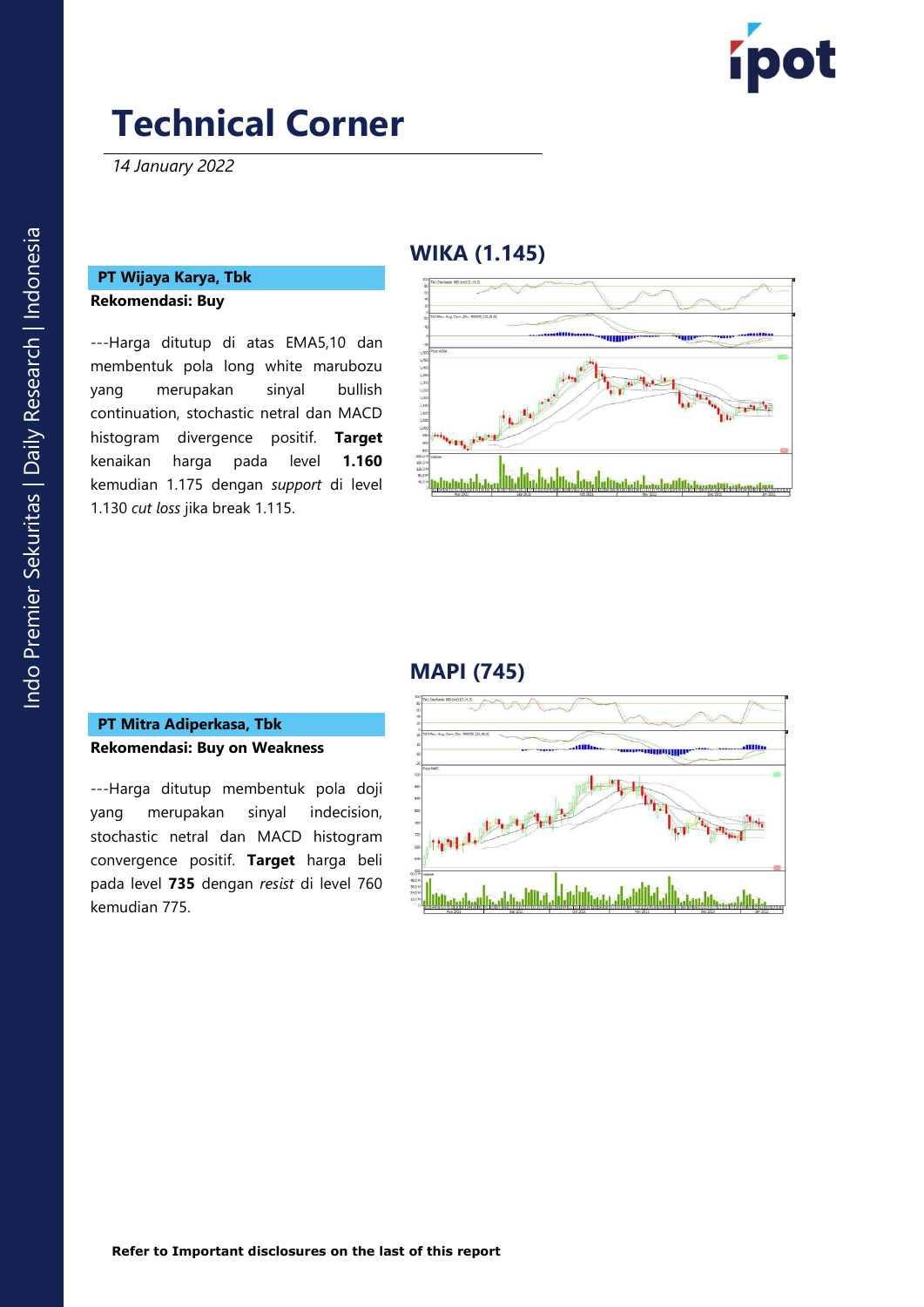

*14 January 2022*

## **TKIM (7.900 )**

#### **PT Pabrik Kertas Tjiwi Kimia, Tbk Rekomendasi: Buy on Weakness**

---Harga ditutup membentuk pola doji yang merupakan sinyal undecision, stochastic death cross dan MACD histogram convergence positif. **Target**  harga beli pada level **7.825** dengan *resist*  di level 7.975 kemudian 8.100 .



### **XBLQ (479)**

#### **Batavia Smart Liquid ETF Rekomendasi: Buy**

---Harga ditutup di atas EMA5,10 dan membentuk pola long white marubozu yang merupakan sinyal bullish continuation, stochastic netral dan MACD histogram divergence positif. **Target**  kenaikan harga pada level **48 2** kemudian 485 dengan *support* di level 476 *cut loss* jika break 473 .

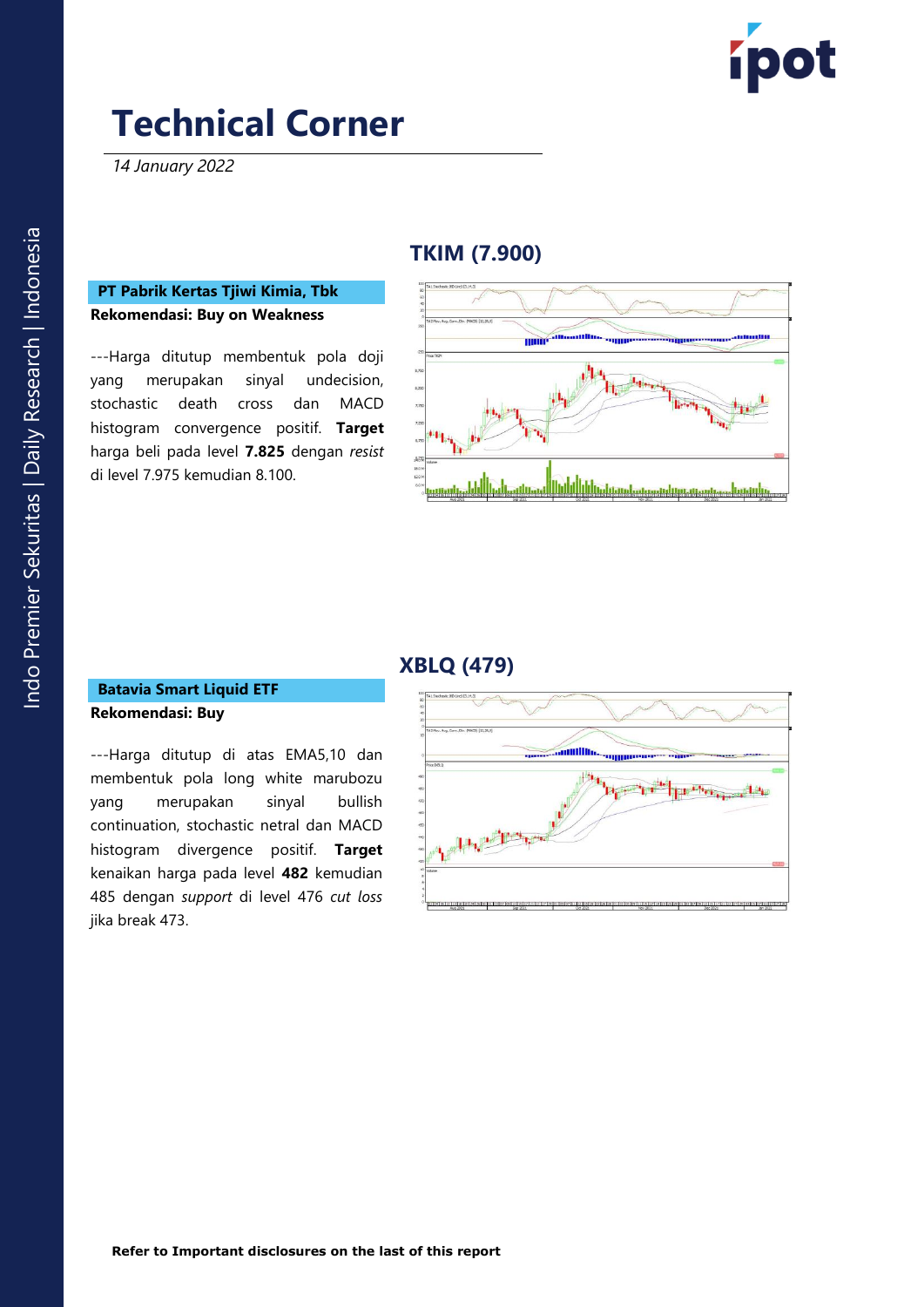

*14 January 2022*

# **Premier ETF Index IDX30**

**Rekomendasi: Buy** 

---Harga ditutup di atas EMA5,10 dan membentuk pola long white marubozu yang merupakan sinyal bullish continuation, stochastic golden cross dan MACD histogram divergence positif. **Target** kenaikan harga pada level **53 3** kemudian 53 8 dengan *support* di level 52 3 *cut loss* jika break 518 .

## **X IID (528 )**



#### **Pinnacle Indonesia Large Cap ETF Rekomendasi: Buy**

### **XPL C (462)**